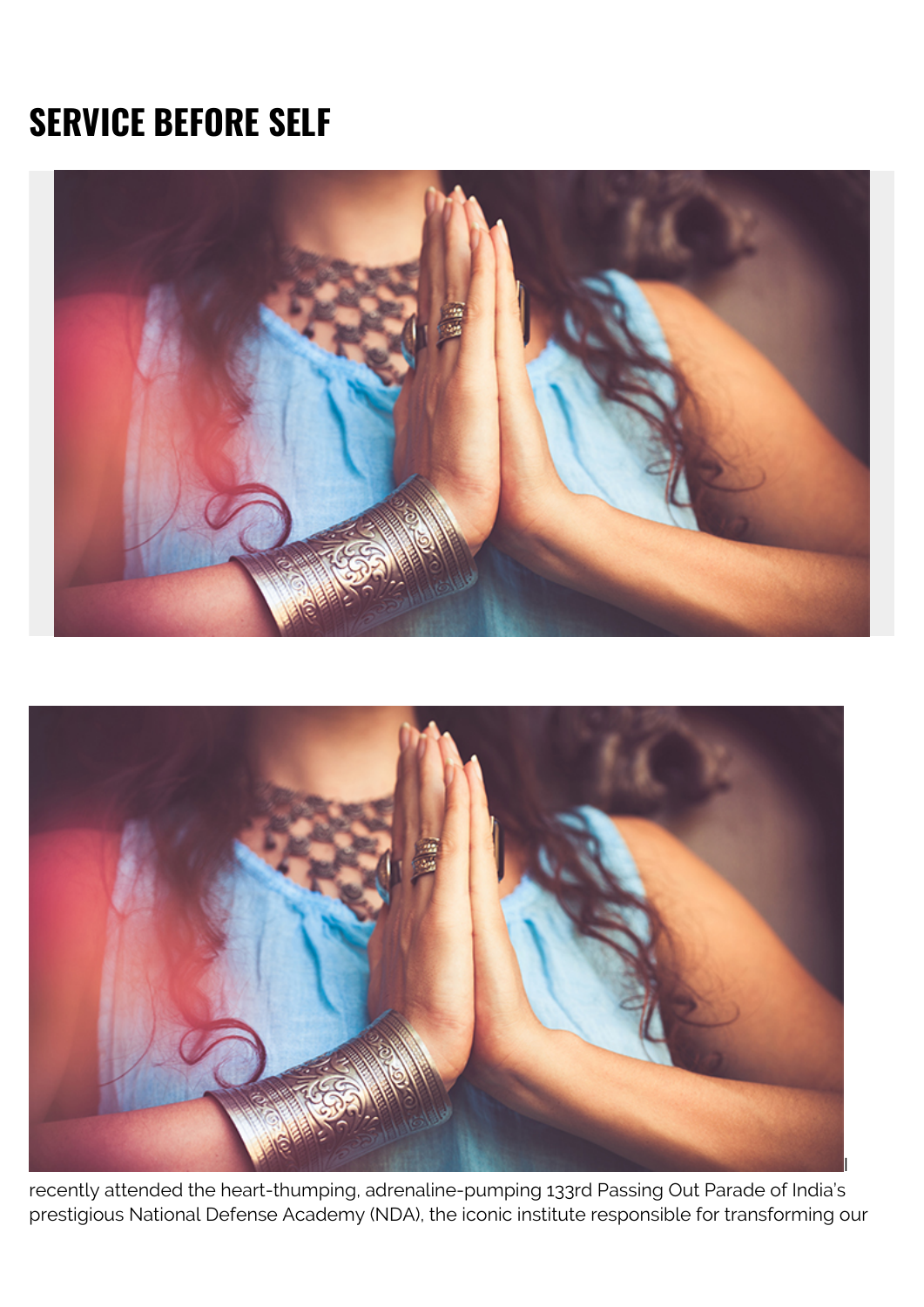men to gentlemen. The NDA is an institute with a global brand of excellence in the sphere of military education across India's armed forces—the Army, Navy, and Air Force.

The DNA of every single cadet spells out, loud and clear, **Seva Paramo Dharma** (Service before Self). And it translates into action by their serving and securing the everyday life of 1.3 billion citizens; by their serving to defend all shapes and sizes of clients; by their countering of every single threat; by ensuring our independence - and yet, not personally meeting the majority of the beneficiaries of their service. Everything at the expense of self!

For me, a purebred born and brought up in Armed Forces Cantonments, I have seen my father, a Colonel, head to the battleground with no assurance of seeing him alive again. The only thing that mattered to him was Service Before Self. He always left for the battlefield, simulations, and trainings with a smile, citing that he joined the most noble profession of serving the nation. I was always in awe of his valor and never a dissent of anything, but always a sense of accomplishment, euphoria, and satisfaction.

For over 20 years, I have been in the corporate world. One of the core principles that I grew up with and what I saw embodied in everyday life—Service Before Self.

Marshal Phillip Chetwode, IMA has put it beautifully in the following words:

- *The safety, honor* and *welfare of your country come first, always and every tim*
- *The honor, welfare* and *comfort of the men you command come next*
- *Your own ease, comfort* and *safety come last, always and every time*

BMC is symbolic of a transformed organization that has an energized, disciplined, and passionate workforce marching towards a common goal with the principle of Service Before Self.

- *Innovating and leading customer's / stakeholder's success comes first, always and every time*
- *Business units, individual functions, teams that we lead come next*
- Interest *of self, personal needs, desires comes last, always and every time*

## **Phases of BMC India's transformation**

Established in Pune in 2001 as a global in-house center, BMC India has been a cornerstone in BMC, and it has enjoyed a 37-year journey that can be classified into five distinct phases of maturity, each aligned to achievement of a specific goal in the given time-span: